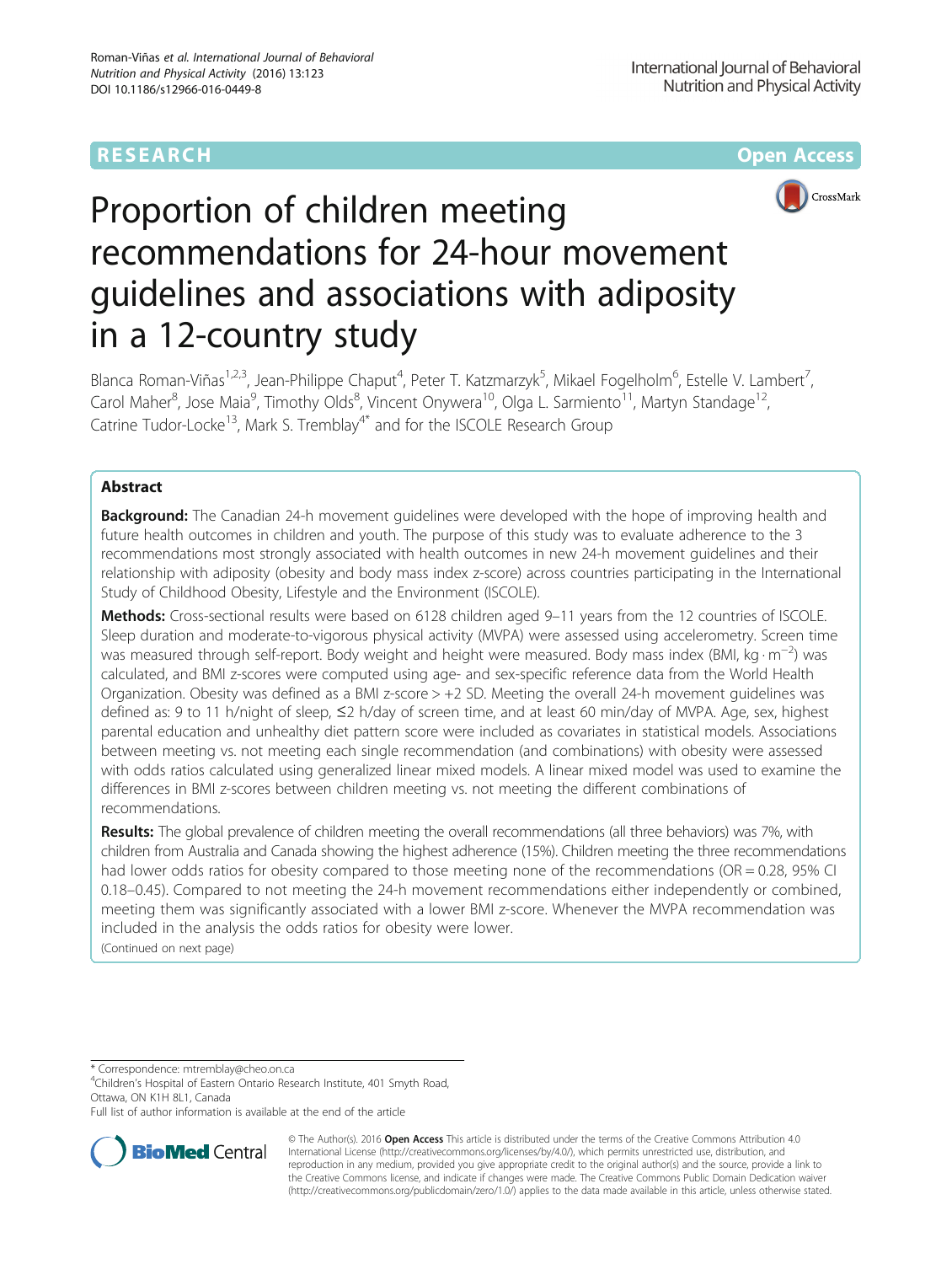Conclusions: For ISCOLE participants meeting these 3 healthy movement recommendations the odds ratios of being obese or having high BMI z-scores were lower. However, only a small percentage of children met all recommendations. Future efforts should aim to find promising ways to increase daily physical activity, reduce screen time, and ensure an adequate night's sleep in children.

Trial registration: The International Study of Childhood Obesity, Lifestyle and the Environment (ISCOLE) was registered at ClinicalTrials.gov (Identifier NCT01722500) (October 29, 2012).

Keywords: Physical activity, Screen time, Sleep, Recommendations, Obesity, Children, Prevalence

# Background

Physical activity guidelines for children and adolescents have traditionally focused on recommendations to achieve a certain quantity of physical activity at defined intensities (e.g., 60 min of moderate to vigorous physical activity (MVPA)) [\[1](#page-8-0)]. However, adhering to such guidelines accounts for a low proportion of the overall 24-h period [[2\]](#page-8-0), and does not consider other movement behaviors also associated with health and obesity, such as screen time and sleeping habits [\[3](#page-8-0)]. The 24-h movement guidelines recently developed in Canada represent a paradigm shift in thinking about movement behaviors [[4](#page-8-0)] from a focus on a single specific movement behavior type (e.g., MVPA) to an integrated movement behavior model. They include recommendations for the 24-h period, taking into account those behaviors related to health outcomes, not only MVPA but also recreational screen time (no more than 2 h per day) and adequate sleep duration (e.g., between 9 and 11 h per night for children aged 5–13 years).

Isolated adherence to MVPA, screen time and sleep duration recommendations have been associated with lower adiposity indicators in children and adolescents [[3, 5](#page-8-0)–[10](#page-8-0)]. How combinations of these movements behaviors are associated with obesity is largely unknown as few studies have examined the influence of meeting specific movement behavior recommendation combinations and obesity, and only a subset have considered sleep duration as a health-related risk behavior in combined analyses [[11](#page-8-0)–[18](#page-8-0)]. In addition, most of the studies have been conducted in developed countries and only a few have included a multicountry analysis [[16](#page-8-0)–[18](#page-8-0)]. Only the International Study of Childhood Obesity, Lifestyle and the Environment (ISCOLE) has assessed MVPA, screen time and sleep duration in relation to obesity in countries with a wide range of economic level of development [\[19](#page-8-0)–[21](#page-8-0)].

Hence, the objective of this study was to determine the proportion of participants who meet the MVPA, screen time, and sleep duration recommendations (and combinations of these recommendations) across the 12 countries participating in ISCOLE and evaluate the associations with obesity and body mass index (BMI) z-scores.

# Methods

#### Setting

ISCOLE is a cross-sectional, multinational study designed to determine the relationships between lifestyle behaviors and obesity in 12 study sites located in Australia, Brazil, Canada, China, Colombia, Finland, India, Kenya, Portugal, South Africa, the United Kingdom and the United States. These countries represent a wide range of economic development (low to high income), Human Development Index (0.509 in Kenya to 0.929 in Australia) and inequality (GINI coefficient). The design and methods have been published in detail elsewhere [[22\]](#page-8-0). By design, the within-site samples were not intended to be nationally representative. Rather, the primary sampling frame was schools, which were typically stratified by an indicator of socioeconomic status to maximize variability within sites. A standard protocol was used to collect data across all sites, and all study personnel underwent rigorous training and certification before and during the data collection to ensure the quality of data collected [[22\]](#page-8-0). The Institutional Review Board at the Pennington Biomedical Research Center in Baton Rouge, USA (coordinating center) approved the ISCOLE protocol, and the Ethical Review Boards at each participating institution also approved the local protocol. Written informed consent was obtained from parents or legal guardians, and child assent was also obtained as required by local Ethical Review Boards before participation in the study. Data were collected from September 2011 to December 2013.

#### Participants

The sample included 9–11 year-old children from the 12 ISCOLE sites. The recruitment goal was to enroll at least 500 children per site. A total of 7372 children participated in ISCOLE, of which 6128 remained in the present analytic dataset after excluding participants without valid accelerometry ( $n = 1214$ ), information on screen time  $(n = 25)$  or BMI  $(n = 5)$ . Participants excluded due to missing data had significantly higher BMI z-scores (0.61) compared to those included in the present analytical sample (0.46).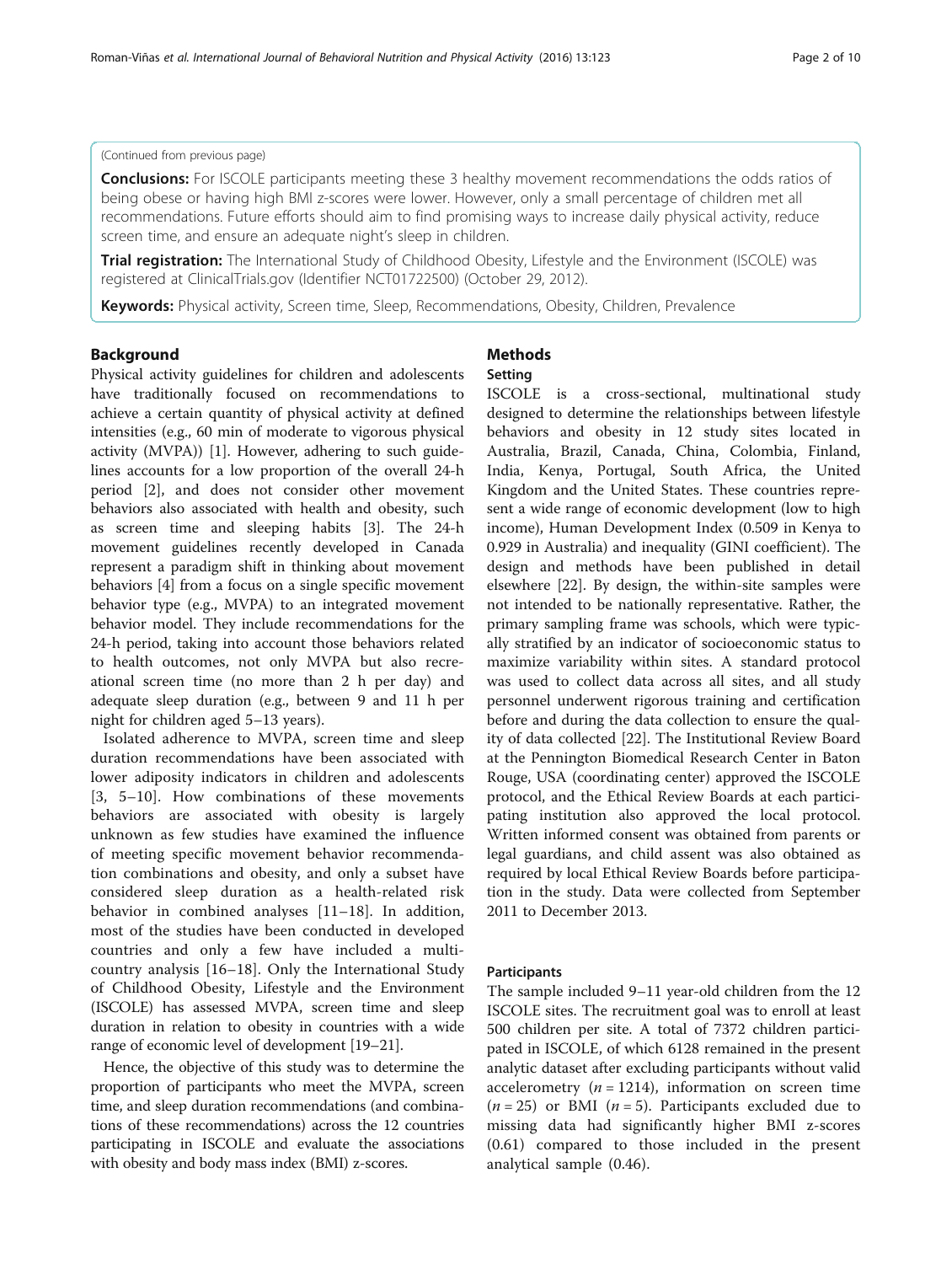## Ascertainment of obesity

Body weight and height were measured according to standardized procedures by trained ISCOLE staff [\[22](#page-8-0)]. BMI (kg·m<sup>-2</sup>) was calculated, and BMI z-scores were computed using age- and sex-specific reference data from the World Health Organization (WHO) [[23](#page-8-0)]. Participants were classified as obese (BMI z-score > +2 SD) or nonobese (BMI z-score  $\leq$  +2 SD).

## Measurement of sleep duration and lifestyle behaviors

MVPA was objectively assessed using 24-h, waist-worn accelerometry. An Actigraph GT3X+ accelerometer (ActiGraph LLC, Pensacola, FL, US) was worn at the waist on an elasticized belt at the right mid-axillary line. Participants were encouraged to wear the accelerometer 24 h per day (removing only for water-related activities) for at least 7 days, including 2 weekend days. The minimal amount of monitored waking wear time that was considered acceptable for inclusion in the sample was at least 4 days with at least 10 h per day, including at least 1 weekend day. Data were collected at a sampling rate of 80 Hz, downloaded in 1-s epochs with the low frequency extension filter using the ActiLife software version 5.6 or higher (ActiGraph LLC, Pensacola, FL, U.S.A). Data were later reintegrated to 15-s and 60-s epochs for the different analyses. Nocturnal sleep duration was estimated from the accelerometry data using 60-s epochs and a fully automated algorithm for 24-h waist-worn accelerometers that was recently validated for ISCOLE [\[24](#page-8-0)]. This new algorithm produces more precise estimates of sleep duration than previous algorithms and captures total sleep time from sleep onset to the end of sleep, including all epochs and wakefulness after onset [\[24](#page-8-0), [25\]](#page-8-0). The weekly total sleep time averages were calculated using only days where valid sleep was accumulated (total sleep period time ≥160 min) and only for participants with at least 3 nights of valid sleep, including 1 weekend night (Friday or Saturday). After exclusion of total sleep time and awake non-wear time (any sequence of ≥20 consecutive minutes of 0 activity counts), MVPA was defined as all activity  $\geq$ 574 counts per 15 s [[26\]](#page-8-0). After testing for normality, MVPA was log-transformed for analysis. Child-reported screen time was determined from a lifestyle questionnaire [[22](#page-8-0)] and questions were obtained from the US Youth Risk Behavior Surveillance System [\[27](#page-8-0)]. Children were asked how many hours they typically watched TV, and how many hours they played video games and/or used the computer per week day, and per weekend day. Response options were  $0, <1, 1, 2, 3, 4$  and 5 or more hours per day. A daily average score was computed by recording '<1' to '0.5' and '5 or more hours' to '5', and weighting the responses (2/7 for weekend; 5/7 for weekday). Although not tested individually in every participating country, the TV viewing time question was shown to have adequate

reliability with a one week test-retest interval (Spearman correlation = 0.55–0.68) and validity as compared to 7-day TV time use logs (Spearman correlation = 0.47) [[28](#page-8-0)]. Furthermore, self-report methods of quantifying screen time have been reported to have acceptable reliability and validity in children [\[29\]](#page-8-0).

#### Covariates

Age, sex, highest parental education and unhealthy diet pattern score were included as covariates in statistical models. Age was computed from birthdates and measurement dates, and sex was recorded on a questionnaire. Overall, 594 participants (10%) were missing data on household income so education was used instead as a proxy for socioeconomic status. The highest level of parental education (with options ranging from less than high school to graduate degree) was reported by the parent or guardian and three categories were created to facilitate analysis across sites (did not complete high school, completed high school or some college, and bachelor's or postgraduate degree). Dietary patterns of children were assessed using a 23-item food frequency questionnaire, and principal components analyses were carried out using weekly portions as input variables [[30](#page-8-0), [31\]](#page-8-0). The "unhealthy diet pattern" was characterized by a high consumption of fast foods, ice cream, fried food, French fries, potato chips, cakes and sugar-sweetened sodas, and was included as a covariate in this paper. Of note, biological maturity was estimated using the maturity offset method in ISCOLE; however, because age and weight are included in the maturity offset calculation, biological maturity was not included as a covariate in our analyses.

#### Statistical analysis

Statistical analyses were conducted using SAS version 9.4 and JMP version 12 (SAS Institute, Cary, NC, US). Means and standard deviations of descriptive characteristics were computed by study site. We also calculated the proportion of children meeting the weekly average MVPA ( $\geq 60$  min/day), screen time ( $\leq 2$  h/day), and sleep duration (9–11 h/night) [[4, 32](#page-8-0)] recommendations, and combinations of these recommendations, by study site. Associations between meeting vs. not meeting these recommendations, alone or in combinations, with obesity (0, no; 1, yes) were assessed with odds ratios calculated using generalized linear mixed models (PROC GLMMIX). Study sites were considered to have fixed effects, and schools nested within study sites were viewed as having random effects. The denominator degrees of freedom for statistical tests pertaining to fixed effects were calculated using the Kenward and Roger approximation [[33\]](#page-8-0). Age, sex, highest parental education and unhealthy diet pattern score were included as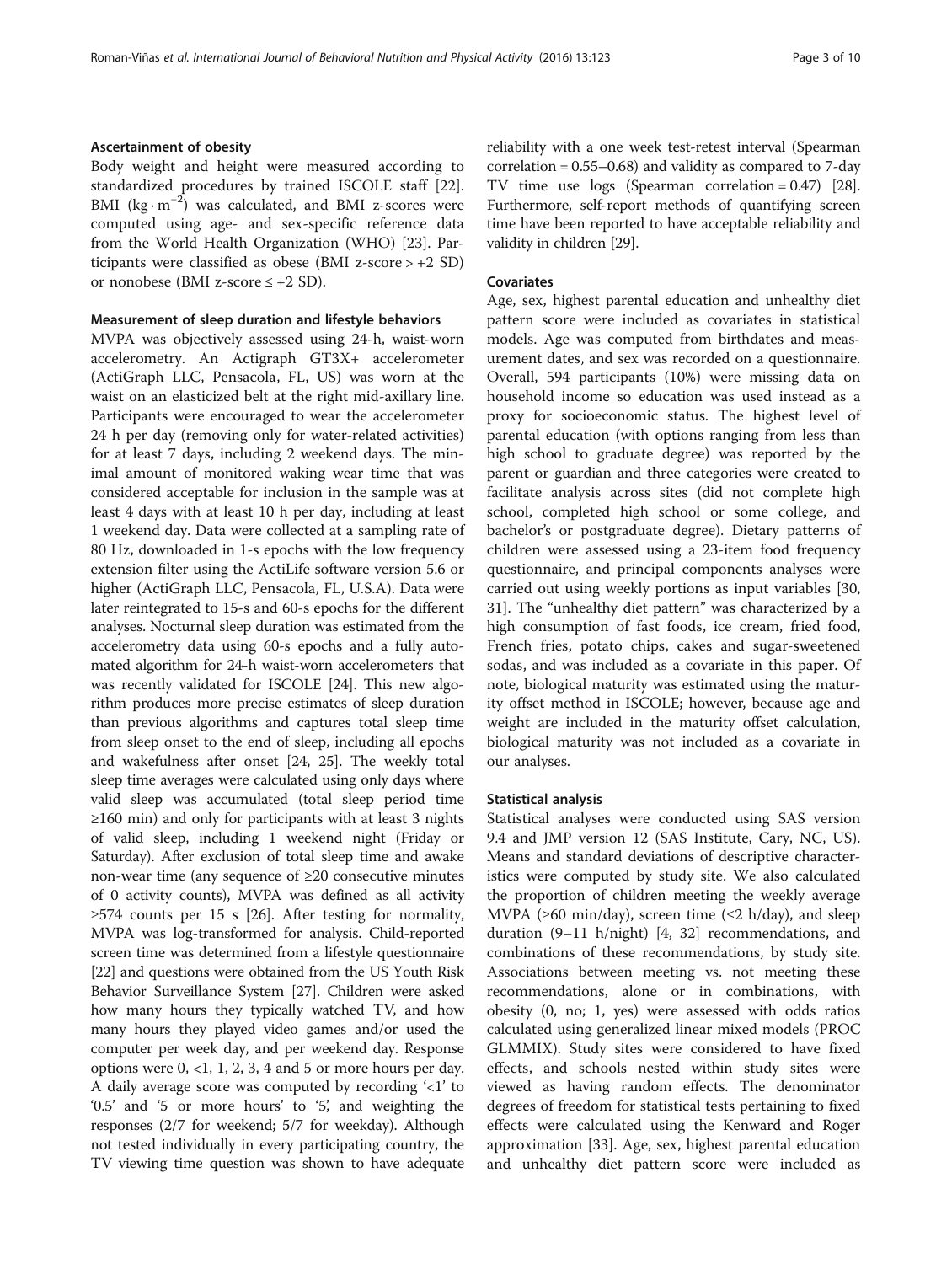covariates in the models. A subsequent linear mixed model (PROC MIXED) was used to examine the differences in BMI z-scores between children meeting vs. not meeting the different combinations of recommendations. Models were presented for the total sample and by sex only; analyses by study site were not possible due to a lack of statistical power for certain combinations of movement behaviors. The level of significance was set at  $P < 0.05$ .

## Results

Table 1 shows the descriptive characteristics of participants by study site. The mean overall MVPA time was 60 min/day and ranged from 45 min/day in China to 72 min/day in Kenya. The mean screen time was 2.9 h/ day and ranged from 2 h/day in India to 3.4 h/day in the USA. The mean sleep duration was 8.8 h/day in the overall sample, highest in the UK (9.5 h/day) and lowest in Portugal (8.3 h/day). The overall prevalence of obesity was 12.3% and ranged from 5.4% in Finland to 24.5% in China.

Table [2](#page-4-0) shows the proportion of individuals meeting the 24-h movement guidelines by study site. Nineteen percent of the overall sample met none of the recommendations. Brazil, Portugal and the USA (29% each) were the countries with the highest prevalence of adherence to none of the recommendations, and Australia showed the lowest percentage of non-adherence (7%). The mean overall adherence to the MVPA, screen time and sleep time recommendations were 44, 39 and 42%, respectively. The population with highest adherence to the MVPA guideline was found in Finland (61%) and the population with the lowest adherence was found in China (15%). The highest and lowest proportion of the

population meeting the screen time guideline was found in India (62%) and Brazil (24%), respectively. The highest adherence to the sleep time recommendation was found in Australia and the UK (76%), and the lowest was found in Portugal (18%). Regarding the adherence to the 24-h movement guidelines, the countries with the highest prevalence to the overall recommendations were Australia and Canada (15 and 14% of the sample, respectively); the lowest adherence was found in China (2%).

Figure [1](#page-4-0) illustrates, the proportion of participants meeting the MVPA, screen time, and sleep duration recommendations, and combinations of these recommendations, in the full study sample. The figure clearly shows that there is very little co-occurrence of movement behaviors in this sample of children.

The odds ratios for the independent and combined associations of meeting vs. not meeting the MVPA, screen time and sleep duration recommendations with obesity are shown in Table [3](#page-5-0). Children who meet the three recommendations are 72% less likely to be obese than those who do not meet them. Adherence to any combination of two recommendations resulted in lower odds ratios of being obese compared to children not meeting the recommendations. Except for the screen time recommendation in boys and girls separately, the adherence to a single recommendation resulted in a lower odds ratio of being obese, especially when adhering to the MVPA recommendation.

Table [4](#page-5-0) shows the mean BMI z-scores in children meeting and not meeting the MVPA, screen time and sleep duration recommendations, and the combinations of recommendations in the overall sample. Children meeting individual recommendations, two recommendations or all

**Table 1** Descriptive characteristics of participants stratified by study site ( $n = 6128$ )

| Country (site)                       | Participants<br>(n, % males) | Age<br>(years) | <b>MVPA</b><br>(min/day) | Screen time<br>(h/day) | Sleep duration<br>(h/day) | <b>BMI</b><br>$(kg/m^2)$ | Obesity <sup>a</sup><br>(% ) |
|--------------------------------------|------------------------------|----------------|--------------------------|------------------------|---------------------------|--------------------------|------------------------------|
| Australia (Adelaide)                 | 451 (46.3)                   | 10.8(0.5)      | 65.4 (23.1)              | 3.0(1.6)               | 9.4(0.7)                  | 18.8(3.2)                | 10.4                         |
| Brazil (Sao Paulo)                   | 469 (48.6)                   | 10.5(0.5)      | 59.6 (26.3)              | 3.9(2.2)               | 8.6(0.8)                  | 19.7 (4.4)               | 21.5                         |
| Canada (Ottawa)                      | 507 (41.0)                   | 10.5(0.4)      | 58.4 (19.4)              | 2.8(1.8)               | 9.1(0.8)                  | 18.3(3.4)                | 12.0                         |
| China (Tianjin)                      | 465 (51.4)                   | 9.9(0.5)       | 44.7 (15.7)              | 2.2(1.5)               | 8.8(0.6)                  | 18.9 (4.2)               | 24.5                         |
| Colombia (Bogotá)                    | 822 (49.0)                   | 10.5(0.6)      | 68.2 (24.9)              | 3.0(1.5)               | 8.8(0.8)                  | 17.6(2.5)                | 5.6                          |
| Finland (Helsinki, Espoo and Vantaa) | 461 (45.3)                   | 10.5(0.4)      | 70.1 (26.8)              | 3.0(1.5)               | 8.5(0.9)                  | 17.8(2.6)                | 5.4                          |
| India (Bangalore)                    | 532 (45.3)                   | 10.5(0.5)      | 48.9 (21.2)              | 2.0(1.2)               | 8.6(0.7)                  | 17.9(3.3)                | 10.7                         |
| Kenya (Nairobi)                      | 459 (45.3)                   | 10.3(0.7)      | 72.0 (31.3)              | 2.5(1.7)               | 8.6(0.9)                  | 17.2(3.2)                | 6.8                          |
| Portugal (Porto)                     | 639 (42.9)                   | 10.5(0.3)      | 55.7 (21.5)              | 2.5(1.4)               | 8.3(0.9)                  | 19.4 (3.4)               | 16.4                         |
| South Africa (Cape Town)             | 453 (39.1)                   | 10.3(0.7)      | 64.9 (25.5)              | 3.3(2.0)               | 9.2(0.7)                  | 18.0(3.6)                | 10.8                         |
| UK (Bath and North East Somerset)    | 414 (43.7)                   | 10.9(0.5)      | 63.8(22.9)               | 3.2(1.6)               | 9.5(0.7)                  | 18.5(2.9)                | 8.9                          |
| USA (Baton Rouge)                    | 456 (40.8)                   | 10.0(0.6)      | 50.1 (18.9)              | 3.4(2.2)               | 8.9(0.9)                  | 18.8(3.8)                | 17.5                         |
| All sites                            | 6128 (45.1)                  | 10.4(0.6)      | 60.3(24.9)               | 2.9(1.8)               | 8.8(0.9)                  | 18.4(3.5)                | 12.3                         |
|                                      |                              |                |                          |                        |                           |                          |                              |

Abbreviations: MVPA moderate-to-vigorous physical activity, BMI body mass index. Data are shown as mean (standard deviation) unless otherwise indicated Obesity defined according to the World Health Organization criteria [[23\]](#page-8-0)

MVPA, and sleep duration were based on accelerometer data, screen time was self-reported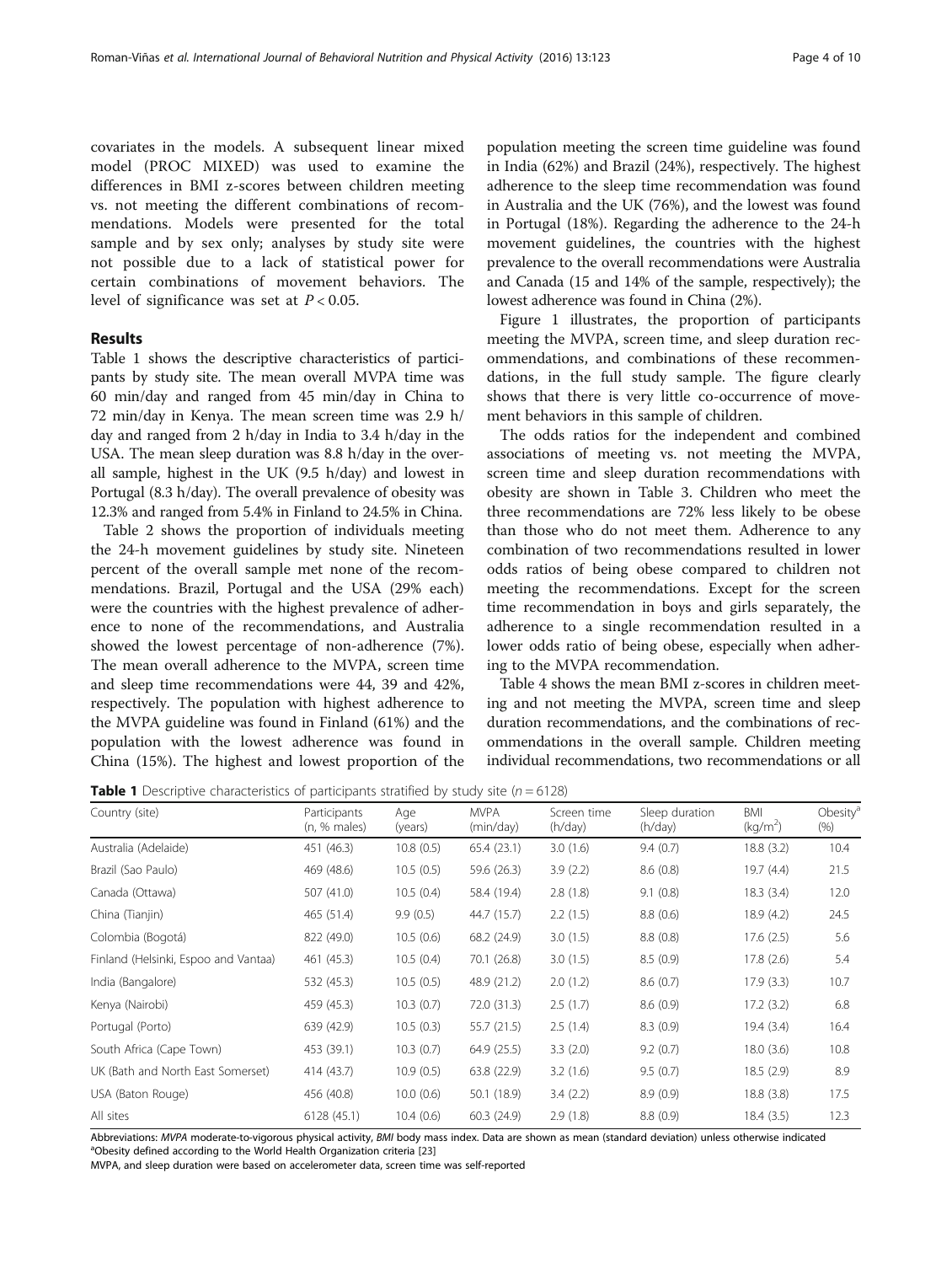| Country (site)                       | None<br>(% ) | <b>MVPA</b><br>(% ) | <b>ST</b><br>(% ) | <b>SLEEP</b><br>(% ) | $MVPA + ST$<br>(% ) | $MVPA + SLEEP$<br>(% ) | $ST + SLEEP$<br>(% ) | $MVPA + ST + SLEEP$<br>(% ) |
|--------------------------------------|--------------|---------------------|-------------------|----------------------|---------------------|------------------------|----------------------|-----------------------------|
| Australia (Adelaide)                 | 7.1          | 55.4                | 35.3              | 75.8                 | 19.7                | 41.5                   | 27.3                 | 14.9                        |
| Brazil (Sao Paulo)                   | 28.8         | 43.9                | 23.9              | 29.9                 | 11.3                | 9.8                    | 8.7                  | 3.4                         |
| Canada (Ottawa)                      | 14.4         | 42.6                | 44.8              | 58.6                 | 20.3                | 24.7                   | 29.4                 | 14.0                        |
| China (Tianjin)                      | 21.1         | 15.1                | 59.1              | 34.2                 | 6.2                 | 4.9                    | 19.8                 | 1.5                         |
| Colombia (Bogotá)                    | 16.8         | 59.5                | 31.8              | 37.6                 | 19.2                | 21.1                   | 13.0                 | 7.8                         |
| Finland (Helsinki, Espoo and Vantaa) | 19.1         | 61.4                | 33.0              | 28.2                 | 20.8                | 15.6                   | 11.9                 | 6.7                         |
| India (Bangalore)                    | 22.4         | 25.0                | 62.0              | 26.9                 | 16.5                | 8.0                    | 17.7                 | 6.0                         |
| Kenya (Nairobi)                      | 16.3         | 58.1                | 42.2              | 31.3                 | 27.2                | 16.6                   | 10.9                 | 6.5                         |
| Portugal (Porto)                     | 28.5         | 35.1                | 45.4              | 18.1                 | 15.8                | 4.1                    | 9.2                  | 2.0                         |
| South Africa (Cape Town)             | 13.0         | 51.7                | 34.0              | 60.7                 | 17.7                | 32.7                   | 21.0                 | 11.9                        |
| UK (Bath and North East Somerset)    | 8.0          | 50.7                | 26.8              | 75.8                 | 14.5                | 36.5                   | 21.7                 | 11.4                        |
| USA (Baton Rouge)                    | 28.5         | 26.5                | 32.0              | 43.0                 | 7.2                 | 9.9                    | 15.1                 | 2.1                         |
| All sites                            | 19.0         | 44.1                | 39.3              | 41.9                 | 16.6                | 18.2                   | 16.7                 | 7.2                         |

<span id="page-4-0"></span>Table 2 Proportion of participants meeting the MVPA, screen time, and sleep duration recommendations and combinations of these recommendations by study site

Meeting the recommendations is defined as ≥60 min/day for MVPA, ≤2 h/day for screen time, and between 9 and 11 h/night for sleep duration MVPA and sleep duration were based on accelerometer-determined while screen time was self-reported

MVPA moderate-to-vigorous physical activity, ST screen time, SLEEP sleep duration

three of the recommendations had a significantly lower BMI z-score than children not meeting any recommendations. Meeting the 24-h guidelines was associated with having the lowest BMI z-score in boys (0.07) and girls (−0.05). When meeting only one of the recommendations,



sample  $(n = 6128)$ 

# the adherence to the MVPA recommendation was the one that was associated with the lowest BMI z-score.

# Discussion

This is the first study showing that adherence to 3 key healthy behaviors of the 24-h movement guidelines (defined as at least 60 min per day of MVPA, no more than 2 h per day spent on recreational screen time, and a sleep duration between 9 and 11 h per night) (4) was associated with lower odds ratios for obesity in an international sample of children. The probability of being obese when meeting the three recommendations was the lowest compared to meeting none, one, or a combination of two recommendations. In the overall sample, the lower odds ratios for obesity increased when any additional recommendation was added to a single one. In other words, other movement behaviors across the whole day seem to matter (not only MVPA). However, the MVPA recommendation was the single recommendation associated with the lowest overall odds ratios for obesity. Finally, children meeting one, two, or three guideline recommendations had significantly lower BMI z-scores compared to those not meeting them.

The relationship of adherence to the 24-h movement guidelines with obesity had been previously evaluated in a sample of Canadian and US children and adolescents [[12](#page-8-0)–[14](#page-8-0)]. The authors found that boys and girls not meeting the 3 movement behavior recommendations were more likely to be obese than those meeting them. Moreover, not meeting the MVPA recommendation was the strongest predictor for being obese regardless of screen time and sleeping time [\[12](#page-8-0)–[14\]](#page-8-0). Our study also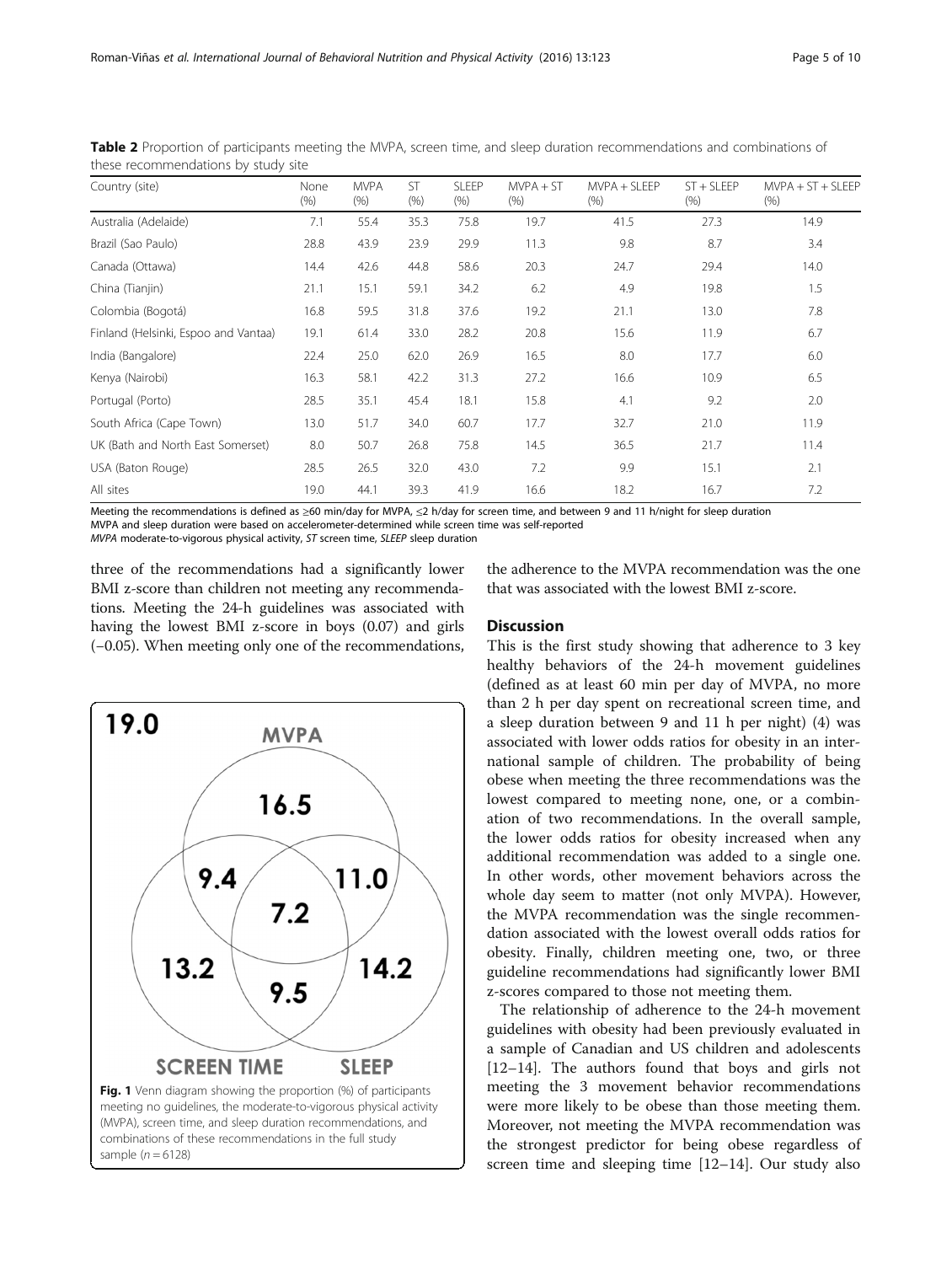|                                       |           | Total sample $(n = 6128)$ |         | Boys $(n = 2763)$ |         | Girls ( $n = 3365$ ) |  |
|---------------------------------------|-----------|---------------------------|---------|-------------------|---------|----------------------|--|
|                                       | <b>OR</b> | 95% CI                    | OR      | 95% CI            | OR      | 95% CI               |  |
| Meeting the following recommendation: |           |                           |         |                   |         |                      |  |
| <b>MVPA</b>                           | $0.45*$   | $0.38 - 0.52$             | $0.42*$ | $0.35 - 0.50$     | $0.28*$ | $0.20 - 0.38$        |  |
| <b>ST</b>                             | $0.86*$   | $0.75 - 0.98$             | 0.95    | $0.79 - 1.14$     | 0.86    | $0.70 - 1.05$        |  |
| <b>SLEEP</b>                          | $0.67*$   | $0.58 - 0.77$             | $0.69*$ | $0.57 - 0.84$     | $0.66*$ | $0.53 - 0.82$        |  |
| $MVPA + ST$                           | $0.43*$   | $0.33 - 0.55$             | $0.53*$ | $0.40 - 0.69$     | $0.20*$ | $0.11 - 0.34$        |  |
| $MVPA + SI$ FFP                       | $0.38*$   | $0.29 - 0.49$             | $0.41*$ | $0.30 - 0.54$     | $0.22*$ | $0.13 - 0.38$        |  |
| $ST + SLEEP$                          | $0.65*$   | $0.52 - 0.80$             | $0.74*$ | $0.55 - 0.98$     | $0.61*$ | $0.44 - 0.83$        |  |
| All three recommendations             | $0.28*$   | $0.18 - 0.45$             | $0.38*$ | $0.22 - 0.64$     | $0.11*$ | $0.04 - 0.35$        |  |

<span id="page-5-0"></span>Table 3 Odds ratios for obesity<sup>a</sup> associated with meeting vs. not meeting MVPA, screen time, and sleep duration recommendations and combinations of these recommendations in the full study sample

Models adjusted for age, sex (combined analysis), highest parental education and unhealthy diet pattern score

Meeting the recommendations is defined as ≥60 min/day for MVPA, ≤2 h/day for screen time, and between 9 and 11 h/night for sleep duration

MVPA and sleep duration were accelerometer-determined while screen time was self-reported

MVPA moderate-to-vigorous physical activity, ST screen time, SLEEP sleep duration, OR odds ratio, CI confidence interval <sup>a</sup>

Obesity defined according to the World Health Organization criteria [[23\]](#page-8-0)

 $*P < 0.05$ 

| Table 4 Differences in BMI z-score between children meeting vs. not meeting the MVPA, screen time, and sleep duration recommendations |  |  |
|---------------------------------------------------------------------------------------------------------------------------------------|--|--|
| and combinations of these recommendations in the full study sample $(n = 6128)^T$                                                     |  |  |

|                           |             | Total sample ( $n = 6128$ ) |                    |                | Girls ( $n = 3365$ ) |                |
|---------------------------|-------------|-----------------------------|--------------------|----------------|----------------------|----------------|
|                           | BMI z-score | 95% CI                      | <b>BMI</b> z-score | 95% CI         | <b>BMI</b> z-score   | 95% CI         |
| <b>MVPA</b>               |             |                             |                    |                |                      |                |
| Meet                      | $0.24*$     | $0.20 - 0.29$               | $0.33*$            | $0.27 - 0.39$  | $0.09*$              | $0.02 - 0.15$  |
| Do not meet               | 0.63        | $0.58 - 0.67$               | 0.89               | $0.80 - 0.97$  | 0.51                 | $0.45 - 0.56$  |
| <b>ST</b>                 |             |                             |                    |                |                      |                |
| Meet                      | $0.36*$     | $0.31 - 0.41$               | $0.44*$            | $0.35 - 0.53$  | $0.31*$              | $0.25 - 0.37$  |
| Do not meet               | 0.53        | $0.49 - 0.57$               | 0.61               | $0.55 - 0.67$  | 0.45                 | $0.39 - 0.51$  |
| <b>SLEEP</b>              |             |                             |                    |                |                      |                |
| Meet                      | $0.34*$     | $0.29 - 0.38$               | $0.42*$            | $0.34 - 0.50$  | $0.29*$              | $0.22 - 0.35$  |
| Do not meet               | 0.55        | $0.51 - 0.59$               | 0.64               | $0.57 - 0.70$  | 0.48                 | $0.42 - 0.53$  |
| $MVPA + ST$               |             |                             |                    |                |                      |                |
| Meet                      | $0.12*$     | $0.05 - 0.19$               | $0.17*$            | $0.07 - 0.28$  | $0.05*$              | $-0.04 - 0.14$ |
| Do not meet               | 0.53        | $0.49 - 0.57$               | 0.65               | $0.59 - 0.71$  | 0.43                 | $0.38 - 0.48$  |
| MVPA + SLEEP              |             |                             |                    |                |                      |                |
| Meet                      | $0.12*$     | $0.05 - 0.18$               | $0.21*$            | $0.11 - 0.30$  | $-0.01*$             | $-0.10 - 0.09$ |
| Do not meet               | 0.53        | $0.49 - 0.57$               | 0.65               | $0.58 - 0.70$  | 0.44                 | $0.39 - 0.49$  |
| $ST + SLEEP$              |             |                             |                    |                |                      |                |
| Meet                      | $0.23*$     | $0.15 - 0.30$               | $0.32*$            | $0.19 - 0.45$  | $0.18*$              | $0.08 - 0.27$  |
| Do not meet               | 0.50        | $0.46 - 0.53$               | 0.58               | $0.52 - 0.63$  | 0.43                 | $0.38 - 0.48$  |
| All three recommendations |             |                             |                    |                |                      |                |
| Meet                      | $0.01*$     | $-0.09 - 0.11$              | $0.07*$            | $-0.08 - 0.23$ | $-0.05*$             | $-0.17 - 0.07$ |
| Do not meet               | 0.49        | $0.45 - 0.52$               | 0.58               | $0.53 - 0.64$  | 0.41                 | $0.36 - 0.45$  |

Meeting the recommendations is defined as ≥60 min/day for MVPA, ≤2 h/day for screen time, and between 9 and 11 h/night for sleep duration Multilevel models are adjusted for age, sex (combined analysis), highest parental education and unhealthy diet pattern score

Values are least square means (SEM)

MVPA and sleep duration were accelerometer-determined while screen time was self-reported

MVPA moderate-to-vigorous physical activity, ST screen time, SLEEP sleep duration, BMI body mass index, CI confidence interval

 $*P < 0.05$  vs. do not meet the recommendation

BMI z-score determined according to World Health Organization criteria [[23\]](#page-8-0)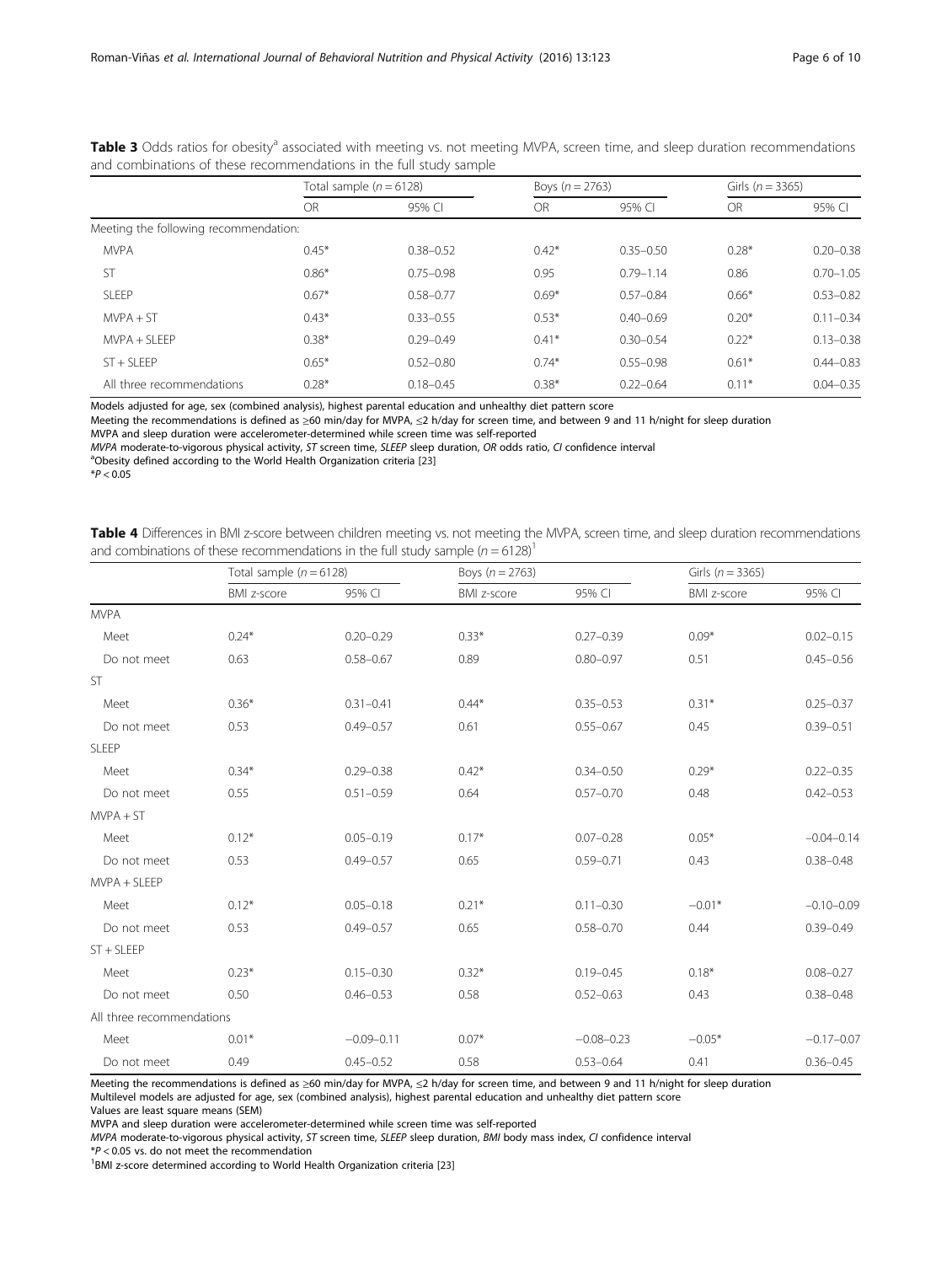showed that children not meeting the MVPA guideline showed the highest odds ratios for obesity. This relationship with MVPA was more evident in girls, possibly due to the fact that girls spent less time in MVPA [\[19](#page-8-0)].

Other studies have evaluated the influence of energyrelated behaviors (including data on diet or some food group's intake or breakfast consumption, physical activity, sedentary time and sleep duration) and obesity in children and adolescents [\[15](#page-8-0)–[17,](#page-8-0) [34](#page-9-0), [35](#page-9-0)]. The studies by Duncan et al. [\[34\]](#page-9-0) and Danielzik et al. [[35\]](#page-9-0) were the first ones that examined the cumulative effects of multiple risk factors on adiposity in children. Except for the study by Duncan et al. that was conducted in New Zealand [[34\]](#page-9-0), all of them were conducted in European countries, either analyzing selected samples [\[35\]](#page-9-0), national samples [[15\]](#page-8-0) or multi-country data [[16](#page-8-0), [17](#page-8-0)]. Pérez-Rodrigo et al. [[15\]](#page-8-0) identified a combination of high physical activity level, low sedentary time and longer sleep time to be associated with a lower prevalence of obesity in a representative sample of Spanish children. An unhealthier combination of low physical activity and poor diet was also more prevalent in girls, older children and those from lower socio-economic backgrounds [\[15\]](#page-8-0). The ENERGY study (EuropeaN Energy balance Research to prevent excessive weight Gain among Youth) included data from Belgium, Greece, Hungary, the Netherlands, Norway, Slovenia and Spain [\[16](#page-8-0)]. They identified a short sleeper inactive cluster that was most prevalent in Greece and contained the highest proportion of overweight and obese boys and girls. Finally, the study by Wijnhoven et al. [[17\]](#page-8-0) contained data from the European Childhood Obesity Surveillance Initiative (COSI) and evaluated the relationship between some health risk behaviors related to diet and physical activity and overweight and obesity in children from Bulgaria, Czech Republic, Lithuania, Portugal and Sweden. They found that children with an unhealthier physical activity-risk behavior score (defined as the combination of the use of inactive transportation going to and from school, going to a sports or dancing club less than 2 days/week, playing outside less than 1 h/day, engaging in screen time 2 or more hours/day, and a sleep duration lower than 9 h/ day) were more likely to be obese than children with a better score.

In comparison to the studies mentioned above, the countries participating in ISCOLE have a much wider range of economic and social development levels [[20, 22](#page-8-0)], which increases and extends the knowledge about how the obesity determinants are affected by social, cultural and geographic factors. Although it was not possible to evaluate the relationship between the combined guideline recommendations and obesity by country site due to the small sample size adhering to the overall guidelines, there was a trend showing similar results across all the countries in the study (data not shown), stressing the importance of the 24-h movement recommendations to prevent obesity in all countries.

It is concerning to see very low levels of adherence to the combined recommendations, especially in sites such as China, Portugal, the US and Brazil, which are the sites with the highest prevalence of obesity in ISCOLE. The results are similar to those found in the WHO analysis [[17\]](#page-8-0) where only 8% of children achieved the best classification in the physical activity-risk behavior score and the Canadian and US studies, with a range of compliance between 5 and 17% of the population [[12](#page-8-0)–[14](#page-8-0)]. When looking at the individual movement behavior recommendations, less than 50% of children in most of the ISCOLE countries met the recommendations, especially for the sleep time and screen time. A low proportion of children from China, India and the USA met the recommendation of being physically active at least 60 min per day, data in line with the 15 to 28% prevalence coming from the International Children's Accelerometry database [[36\]](#page-9-0). In addition to not meeting the minimum amount of recommended physical activity, the majority of the sample engaged in recreational screen time for more than 2 hours per day, behaviors most frequently related to negative health outcomes [[8](#page-8-0), [9](#page-8-0)].

How children distribute their time during the day may affect their total energy expenditure. MVPA only accounts for a small proportion (<5%) of the 24-h period, with the remaining 95% dedicated to sleep, sedentary behavior and light-intensity activities [\[2\]](#page-8-0). Although there is no clear consensus about how to define light-intensity activities by accelerometry [\[37](#page-9-0), [38](#page-9-0)], some studies indicate that most children spend a large proportion of their awake time being active at low levels of intensity [\[39](#page-9-0)–[41](#page-9-0)], especially girls [\[40\]](#page-9-0). Although it is beyond the scope of this article, we also examined the associations of light-intensity physical activity and total sedentary time with BMI z-scores and only found weak associations ( $r = 0.03$  and  $r = 0.08$ , respectively). This is in line with current recommendations and previous research showing that MVPA, screen time and sleep duration are the components of the 24-h day that are more strongly associated with obesity and other health outcomes [\[2](#page-8-0), [4](#page-8-0), [11, 14\]](#page-8-0). The relationship between light-intensity physical activity and health outcomes is largely unknown, partly due to the difficulty of its quantification as many methods to measure physical activity are not precise enough to capture such activities [[38\]](#page-9-0). Consequently, there are currently no specific recommendations for light-intensity activities or nonscreen sedentary behaviors. Future research will help to better understand the role played by all components of movement in the 24-h period on various health outcomes.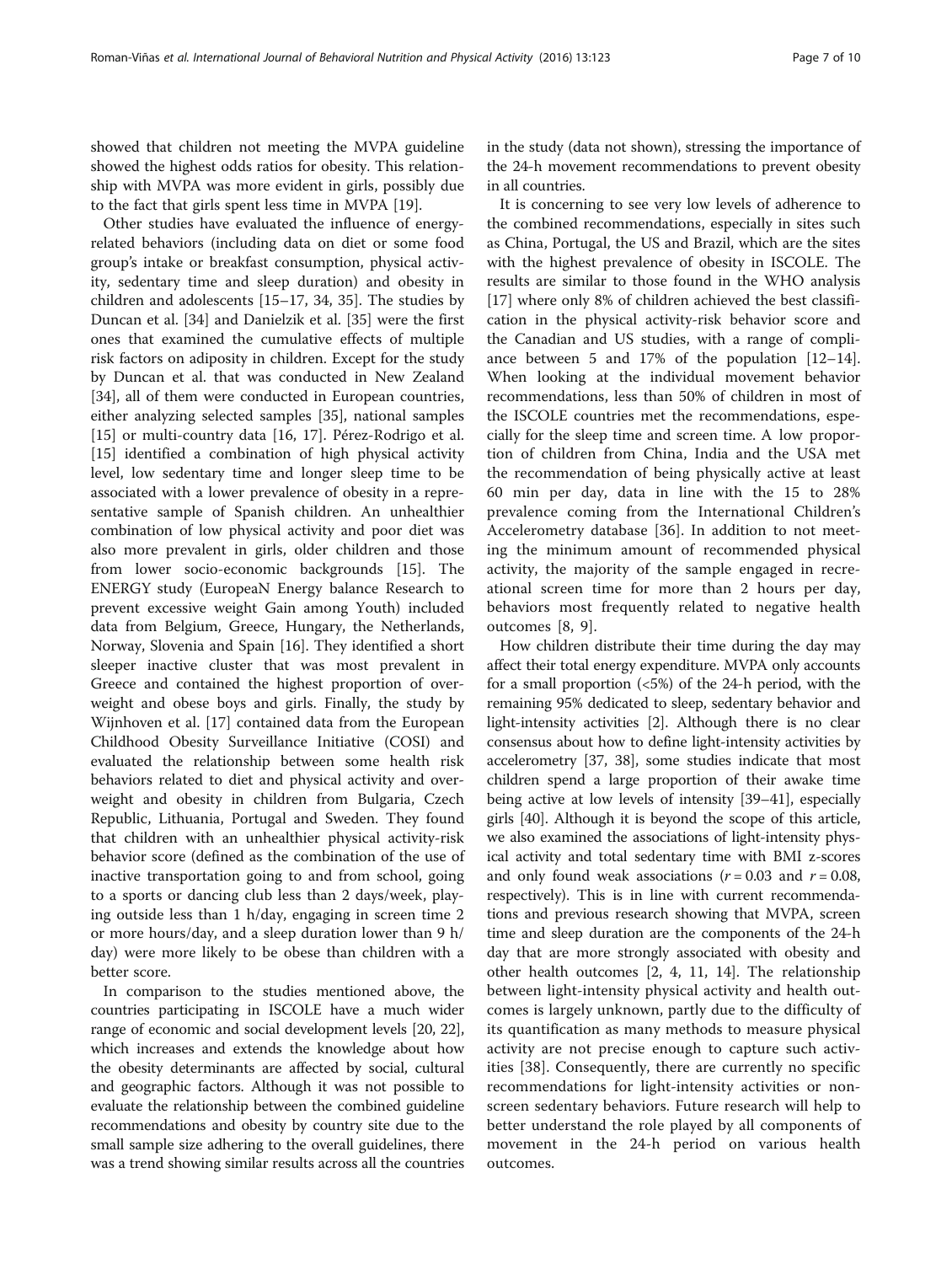Major strengths of this study include the large international sample, the rigorous standardization of measurement and data collection across all study sites, and the combined use of objective and self-reported methods to measure MVPA, screen time and sleep duration. The limitations lie in the cross-sectional study design precluding any cause-and-effect associations between meeting the 3 health related behaviors of the 24-h movement guidelines and adiposity, the possibility of residual confounding by unmeasured variables, the analysis of sleep duration without a measure of sleep quality, the use of a self-reported questionnaire to assess screen time, and the limited generalizability of our data to the whole population.

### Conclusions

Meeting the new Canadian 24-h movement guidelines was associated with lower odds ratios for obesity and lower BMI z-scores in an international sample of children from sites in all inhabited continents and with a wide range of human development. Meeting all three movement behavior recommendations resulted in the lowest odds ratios for obesity, while meeting two guidelines was better than meeting one, and meeting one was better than meeting none. Collectively, these results suggest that the whole day matters from a movement perspective and future interventions and messages should encourage an increase in MVPA, a reduction in recreational screen time, and an adequate sleep duration. Further research needs to assess the possible value-added of this more integrated, holistic movement behavior approach on health.

#### Abbreviations

BMI: Body mass index; CI: Confidence interval; COSI: Childhood obesity surveillance initiative; ENERGY: EuropeaN Energy balance Research to prevent excessive weight Gain among Youth; HDI: Human development index; ISCOLE: International study of childhood obesity, lifestyle and the environment; MVPA: Moderate-to-vigorous physical activity; OR: Odds ratio; WHO: World Health Organization

#### Acknowledgements

We wish to thank the ISCOLE External Advisory Board and the ISCOLE participants and their families who made this study possible. The ISCOLE Research Group includes: Coordinating Center, Pennington Biomedical Research Center: Peter T. Katzmarzyk, PhD (Co-PI), Timothy S. Church, MD, PhD (Co-PI), Denise G. Lambert, RN (Project Manager), Tiago Barreira, PhD, Stephanie Broyles, PhD, Ben Butitta, BS, Catherine Champagne, PhD, RD, Shannon Cocreham, MBA, Kara D. Denstel, MPH, Katy Drazba, MPH, Deirdre Harrington, PhD, William Johnson, PhD, Dione Milauskas, MS, Emily Mire, MS, Allison Tohme, MPH, Ruben Rodarte MS, MBA; Data Management Center, Wake Forest University: Bobby Amoroso, BS, John Luopa, BS, Rebecca Neiberg, MS, Scott Rushing, BS; Australia, University of South Australia: Timothy Olds, PhD (Site Co-PI), Carol Maher, PhD (Site Co-PI), Lucy Lewis, PhD, Katia Ferrar, B Physio (Hon), Effie Georgiadis, BPsych, Rebecca Stanley, BAppSc (OT) Hon; Brazil, Centro de Estudos do Laboratório de Aptidão Física de São Caetano do Sul (CELAFISCS): Victor Keihan Rodrigues Matsudo, MD, PhD (Site PI), Sandra Matsudo, MD, PhD, Timoteo Araujo, MSc, Luis Carlos de Oliveira, MSc, Luis Fabiano, BSc, Diogo Bezerra, BSc, Gerson Ferrari, MSc; Canada, Children's Hospital of Eastern Ontario Research Institute: Mark S. Tremblay, PhD (Site Co-PI), Jean-Philippe Chaput, PhD (Site Co-PI), Priscilla Bélanger, MA, Mike Borghese, MSc, Charles Boyer, MA, Allana LeBlanc, PhD, Claire Francis, M.Sc., Geneviève Leduc, PhD; China, Tianjin Women's and Children's Health Center: Pei Zhao, MD

(Site Co-PI), Gang Hu, MD, PhD (Site Co-PI), Chengming Diao, MD, Wei Li, MD, Weiqin Li, MSc, Enqing Liu, MD, Gongshu Liu, MD, Hongyan Liu, MD, Jian Ma, MD, Yijuan Qiao, MD, Huiguang Tian, PhD, Yue Wang, MD, Tao Zhang, MSc, Fuxia Zhang, MD; Colombia, Universidad de los Andes: Olga Sarmiento, MD, PhD (Site PI), Julio Acosta, Yalta Alvira, BS, Maria Paula Diaz, Rocio Gamez, BS, Maria Paula Garcia, Luis Guillermo Gómez, Lisseth Gonzalez, Silvia Gonzalez, RD, Carlos Grijalba, MD, Leidys Gutierrez, David Leal, Nicolas Lemus, Etelvina Mahecha, BS, Maria Paula Mahecha, Rosalba Mahecha, BS, Andrea Ramirez, MD, Paola Rios, MD, Andres Suarez, Camilo Triana; Finland, University of Helsinki: Mikael Fogelholm, ScD (Site-PI), Elli Hovi, BS, Jemina Kivelä, Sari Räsänen, BS, Sanna Roito, BS, Taru Saloheimo, MS, Leena Valta; India, St. Johns Research Institute: Anura Kurpad, MD, PhD (Site Co-PI), Rebecca Kuriyan, PhD (Site Co-PI), Deepa P. Lokesh, BSc, Michelle Stephanie D'Almeida, BSc, Annie Mattilda R, MSc, Lygia Correa, BSc, Vijay Dakshina Murthy, BSc; Kenya, Kenyatta University: Vincent Onywera, PhD (Site Co-PI), Mark S. Tremblay, PhD (Site Co-PI), Lucy-Joy Wachira, PhD, Stella Muthuri, PhD; Portugal, University of Porto: Jose Maia, PhD (Site PI), Alessandra da Silva Borges, BA, Sofia Oliveira Sá Cachada, Msc, Raquel Nichele de Chaves, MSc, Thayse Natacha Queiroz Ferreira Gomes, PhD, MSc, Sara Isabel Sampaio Pereira, BA, Daniel Monteiro de Vilhena e Santos, PhD, Fernanda Karina dos Santos, MSc, Pedro Gil Rodrigues da Silva, BA, Michele Caroline de Souza, MSc; South Africa, University of Cape Town: Vicki Lambert, PhD (Site PI), Matthew April, BSc (Hons), Monika Uys, BSc (Hons), Nirmala Naidoo, MSc, Nandi Synyanya, Madelaine Carstens, BSc(Hons); United Kingdom, University of Bath: Martyn Standage, PhD (Site PI), Sean Cumming, PhD, Clemens Drenowatz, PhD, Lydia Emm, MSc, Fiona Gillison, PhD, Julia Zakrzewski, PhD; United States, Pennington Biomedical Research Center: Catrine Tudor-Locke, PhD (Site-PI), Ashley Braud, Sheletta Donatto, MS, LDN, RD, Corbin Lemon, BS, Ana Jackson, BA, Ashunti Pearson, MS, Gina Pennington, BS, LDN, RD, Daniel Ragus, BS, Ryan Roubion, John Schuna, Jr., PhD; Derek Wiltz. The ISCOLE External Advisory Board includes Alan Batterham, PhD, Teesside University, Jacqueline Kerr, PhD, University of California, San Diego; Michael Pratt, MD, Centers for Disease Control and Prevention, Angelo Pietrobelli, MD, Verona University Medical School.

#### Funding

ISCOLE was funded by The Coca-Cola Company. The funder had no role in the design and conduct of the study; collection, management, analysis and interpretation of the data; and preparation, review or approval of the manuscript.

#### Availability of data and materials

Anonymized data are available by request from Dr. Peter T. Katzmarzyk (Peter.Katzmarzyk@pbrc.edu) through a data use agreement with Pennington Biomedical Research Center. <http://www.springernature.com/gp/group/data-policy/data-availability-statements>.

#### Authors' contributions

MST and JPC conceived the paper. JPC performed the statistical analyses. BRV wrote the first draft of the paper. All authors critically reviewed the manuscript, provided feedback, and approved the final submission.

#### Competing interests

The authors declare that they have no competing interests.

#### Ethics approval and consent to participate

Written informed consent was obtained from parents or legal guardians, and child assent was obtained as required by the local institutional/ethical review boards. The institutional review board at the Pennington Biomedical Research Center (coordinating center) approved the overarching ISCOLE protocol, and the institutional/ethical review boards at each participating institution also approved the local protocol.

#### Author details

<sup>1</sup>Department of Physical Activity and Sport Sciences, Psychology, Education and Sport Sciences, FPCEE Blanquerna, Universitat Ramon Llull, 34 Cister, 08022 Barcelona, Spain. <sup>2</sup>Nutrition Research Foundation, 242 Rocafort, 08029 Barcelona, Spain. <sup>3</sup>CIBER Fisiopatología de la Obesidad y Nutrición (CIBERobn), Instituto de Salud Carlos III (ISCIII), Madrid, Spain. <sup>4</sup>Children's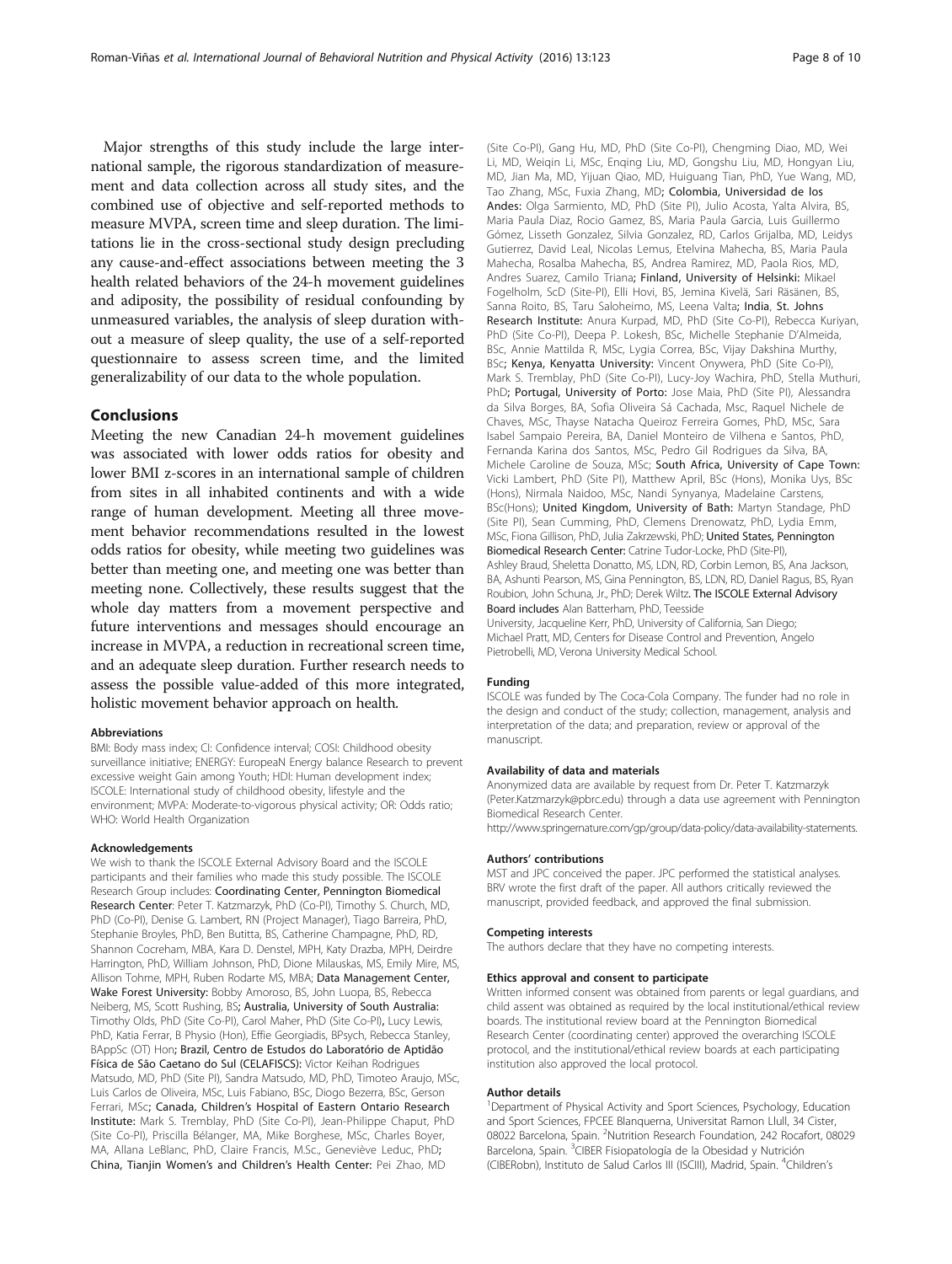<span id="page-8-0"></span>Hospital of Eastern Ontario Research Institute, 401 Smyth Road, Ottawa, ON K1H 8L1, Canada. <sup>5</sup>Pennington Biomedical Research Center, 6400 Perkins Road, Baton Rouge, LA 70808, USA. <sup>6</sup>Department of Food and Environmental Sciences, University of Helsinki, 00014 Helsinki, Finland. <sup>7</sup>Division of Exercise Science and Sports Medicine, Department of Human Biology, Faculty of Health Sciences, University of Cape Town, PO Box 115, Newlands, Cape Town, South Africa. <sup>8</sup>Alliance for Research in Exercise Nutrition and Activity (ARENA), School of Health Sciences, University of South Australia, City East Campus, North Terrace, Adelaide 5000, Australia. <sup>9</sup>CIFI2D, Faculdade de Desporto, University of Porto, Porto, Portugal. <sup>10</sup>Department of Recreation Management and Exercise Science, Kenyatta University, Nairobi, Kenya. <sup>11</sup>School of Medicine Universidad de los Andes, Carrera 1ª Nº 18A 12, Bogotá, Colombia. 12Department for Health, University of Bath, Claverton Down, Bath BA2 7AY, UK. <sup>13</sup>Department of Kinesiology, University of Massachusetts, 111 Totman, 30 Eastman Lane, Amherst, MA 01002, USA.

# Received: 16 September 2016 Accepted: 17 November 2016<br>Published online: 25 November 2016

#### References

- 1. Haskell WL. Evolution of Physical Activity Recommendations. In: Lee I-M, editor. Epidemiologic methods in physical activity studies. Oxford:New York: Oxford University Press; 2009. p. 284.
- 2. Chaput JP, Carson V, Gray CE, Tremblay MS. Importance of all movement behaviors in a 24 hour period for overall health. Int J Environ Res Public Health. 2014;11(12):12575–81.
- 3. Chaput JP, Gray CE, Poitras VJ, Carson V, Gruber R, Olds T, Weiss SK, Connor Gorber S, Kho ME, Sampson M, Belanger K, Eryuzlu S, Callender L, Tremblay MS. Systematic review of the relationships between sleep duration and health indicators in school-aged children and youth. Appl Physiol Nutr Metab. 2016;41(6 Suppl 3):S266–82.
- 4. Tremblay MS, Carson V, Chaput JP, Connor Gorber S, Dinh T, Duggan M, et al. Canadian 24-Hour Movement Guidelines for Children and Youth: An Integration of Physical Activity, Sedentary Behaviour, and Sleep. Appl Physiol Nutr Metab. 2016;41(6 Suppl 3):S311–27.
- 5. Griffiths LJ, Sera F, Cortina-Borja M, Law C, Ness A, Dezateux C. Objectively measured physical activity and sedentary time: cross-sectional and prospective associations with adiposity in the Millennium Cohort Study. BMJ Open. 2016;6(4):e010366.
- 6. Riso EM, Kull M, Mooses K, Hannus A, Jürimäe J. Objectively measured physical activity levels and sedentary time in 7-9-year-old Estonian schoolchildren: independent associations with body composition parameters. BMC Public Health. 2016;16:346.
- 7. Marques A, Minderico C, Martins S, Palmeira A, Ekelund U, Sardinha LB. Cross-sectional and prospective associations between moderate to vigorous physical activity and sedentary time with adiposity in children. Int J Obes (Lond). 2016;40(1):28–33.
- 8. Poitras VJ, Gray CE, Borghese MM, Carson V, Chaput JP, Janssen I, Katzmarzyk PT, Pate RR, Connor Gorber S, Kho ME, Sampson M, Tremblay MS. Systematic review of the relationships between objectively measured physical activity and health indicators in school-aged children and youth. Appl Physiol Nutr Metab. 2016;41(6 Suppl 3):S197–239.
- Carson V, Hunter S, Kuzik N, Gray CE, Poitras VJ, Chaput JP, et al. Systematic review of sedentary behaviour and health indicators in school-aged children and youth: an update. Appl Physiol Nutr Metab. 2016;41(6 Suppl 3): S240–65.
- 10. van Ekris E, Altenburg TM, Singh AS, Proper KI, Heymans MW, Chinapaw MJ. An evidence-update on the prospective relationship between childhood sedentary behaviour and biomedical health indicators: a systematic review and meta-analysis. Obes Rev. 2016; doi: [10.1111/obr.12426](http://dx.doi.org/10.1111/obr.12426)
- 11. Saunders TJ, Gray CE, Poitras VJ, Chaput JP, Janssen I, Katzmarzyk PT, et al. Combinations of physical activity, sedentary behaviour and sleep: relationships with health indicators in school-aged children and youth. Appl Physiol Nutr Metab. 2016;41(6 Suppl 3):S283–93.
- 12. Laurson KR, Lee JA, Gentile DA, Walsh DA, Eisenmann JC. Concurrent Associations between Physical Activity, Screen Time, and Sleep Duration with Childhood Obesity. ISRN Obes. 2014;. doi: [10.1155/2014/204540](http://dx.doi.org/10.1155/2014/204540). eCollection 2014.
- 13. Laurson KR, Lee JA, Eisenmann JC. The cumulative impact of physical activity, sleep duration, and television time on adolescent obesity: 2011 Youth Risk Behavior Survey. J Phys Act Health. 2015;12(3):355–60.
- 14. Carson V, Chaput J-P, Janssen I, Tremblay MS. Health associations with meeting new 24-hour movement guidelines for Canadian children and youth. Prev Med. (in press).
- 15. Pérez-Rodrigo C, Gil Á, González-Gross M, Ortega RM, Serra-Majem L, Varela-Moreiras G, et al. Clustering of Dietary Patterns, Lifestyles, and Overweight among Spanish Children and Adolescents in the ANIBES Study. Nutrients. 2015; doi: [10.3390/nu8010011](http://dx.doi.org/10.3390/nu8010011)
- 16. Fernández-Alvira JM, te Velde SJ, De Bourdeaudhuij I, Bere E, Manios Y, Kovacs E, et al. Parental education associations with children's body composition: mediation effects of energy balance-related behaviors within the ENERGY-project. Int J Behav Nutr Phys Act. 2013;10:80.
- 17. Wijnhoven TM, van Raaij JM, Yngve A, Sjöberg A, Kunešová M, Duleva V, et al. WHO European Childhood Obesity Surveillance Initiative: health-risk behaviours on nutrition and physical activity in 6-9-year-old schoolchildren. Public Health Nutr. 2015;18(17):3108–24.
- 18. Kovács E, Hunsberger M, Reisch L, Gwozdz W, Eiben G, De Bourdeaudhuij I, Russo P, Veidebaum T, Hadjigeorgiou C, Sieri S, Moreno LA, Pigeot I, Ahrens W, Pohlabeln H, Molnár D, IDEFICS consortium. Adherence to combined lifestyle factors and their contribution to obesity in the IDEFICS study. Obes Rev. 2015;16 Suppl 2:138–50.
- 19. Katzmarzyk PT, Barreira TV, Broyles ST, Champagne CM, Chaput JP, Fogelholm M, et al. Physical Activity, Sedentary Time, and Obesity in an International Sample of Children. Med Sci Sports Exerc. 2015;47(10):2062–9.
- 20. Katzmarzyk PT, Barreira TV, Broyles ST, Champagne CM, Chaput JP, Fogelholm M, Hu G, Johnson WD, Kuriyan R, Kurpad A, Lambert EV, Maher C, Maia J, Matsudo V, Olds T, Onywera V, Sarmiento OL, Standage M, Tremblay MS, Tudor-Locke C, Zhao P, Church TS, ISCOLE Research Group. Relationship between lifestyle behaviors and obesity in children ages 9–11: Results from a 12-country study. Obesity (Silver Spring). 2015;23(8):1696–702.
- 21. Chaput JP, Katzmarzyk PT, LeBlanc AG, Tremblay MS, Barreira TV, Broyles ST, Fogelholm M, Hu G, Kuriyan R, Kurpad A, Lambert EV, Rae DE, Maher C, Maia J, Matsudo V, Onywera V, Sarmiento OL, Standage M, Tudor-Locke C, Zhao P, Olds T, ISCOLE Research Group. Associations between sleep patterns and lifestyle behaviors in children: an international comparison. Int J Obes Suppl. 2015;5 Suppl 2:S59–65.
- 22. Katzmarzyk PT, Barreira TV, Broyles ST, Champagne CM, Chaput JP, Fogelholm M, et al. The International Study of Childhood Obesity, Lifestyle and the Environment (ISCOLE): design and methods. BMC Public Health. 2013;13:900.
- 23. De Onis M, Onyyanga AW, Borghi E, Siyam A, Nishida C, Siekmann J. Development of a WHO growth reference for school-aged children and adolescents. Bull WHO. 2007;85:660–7.
- 24. Barreira TV, Schuna Jr JM, Mire EF, Katzmarzyk PT, Chaput JP, Leduc G, et al. Identifying children's nocturnal sleep using a 24-h waist accelerometry. Med Sci Sports Exerc. 2015;47:937–43.
- 25. Tudor-Locke C, Barreira TV, Schuna Jr JM, Mire EF, Katzmarzyk PT. Fully automated waist-worn accelerometer algorithm for detecting children's sleep-period time separate from 24-h physical activity or sedentary behaviors. Appl Physiol Nutr Metab. 2014;39:53–7.
- 26. Evenson KR, Catellier DJ, Gill K, Ondrak KS, McMurray RG. Calibration of two objective measures of physical activity for children. J Sports Sci. 2008;26:1557–65.
- 27. U.S. Centers for Disease Control and Prevention. Youth Risk Behavior Surveillance System (YRBSS, 2012). Available at [www.cdc.gov/HealthyYouth/yrbs/](http://www.cdc.gov/HealthyYouth/yrbs/). Accessed 19 Aug 2016.
- 28. Schmitz KH, Harnack L, Fulton JE, Jacobs DR, Gao S, Lytle LA, et al. Reliability and validity of a brief questionnaire to assess television viewing and computer use by middle school children. J Sch Health. 2004;74:370–7.
- 29. Lubans DR, Hesketh K, Cliff DP, Barnett LM, Salmon J, Dollman J, et al. A systematic review of the validity and reliability of sedentary behaviour measures used with children and adolescents. Obes Rev. 2011;12:781–99.
- 30. Mikkilä V, Vepsäläinen H, Saloheimo T, Gonzalez SA, Meisel JD, Hu G, Champagne CM, et al. An international comparison of dietary patterns in 9-11-year-old children. Int J Obes Suppl. 2015;5 Suppl 2:S17–21.
- 31. Saloheimo T, González SA, Erkkola M, Milauskas DM, Meisel JD, Champagne CM, et al. The reliability and validity of a short food frequency questionnaire among 9-11-year olds: a multinational study on three middle-income and high-income countries. Int J Obes Suppl. 2015;5 Suppl 2:S22–8.
- 32. Hirshkowitz M, Whiton K, Albert SM, Alessi C, Bruni O, DonCarlos L, et al. National Sleep Foundation's sleep time duration recommendations: methodology and results summary. Sleep Health. 2015;1(1):40–3.
- 33. Kenward MG, Roger JH. Small sample inference for fixed effects from restricted maximum likelihood. Biometrics. 1997;53:983–97.